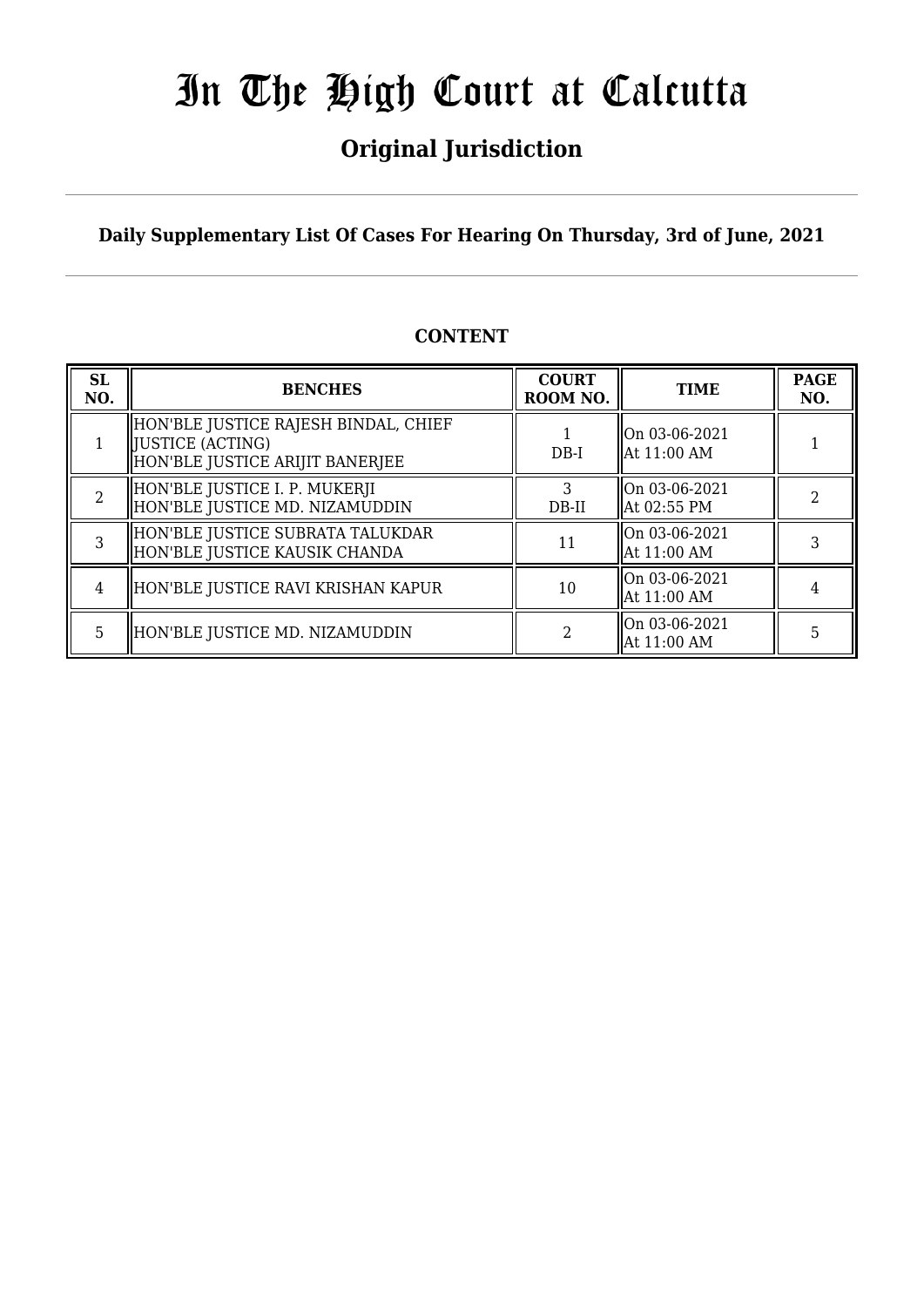

## **Original Side**

**DAILY CAUSELIST For Thursday The 3rd June 2021**

### **COURT NO. 1**

### **DIVISION BENCH (DB-I)**

**AT 11:00 AM**

**HON'BLE JUSTICE RAJESH BINDAL, CHIEF JUSTICE (ACTING) HON'BLE JUSTICE ARIJIT BANERJEE ON AND FROM MONDAY, 31ST MAY, 2021 TO FRIDAY, 4TH JUNE, 2021 -**

**PUBLIC INTEREST LITIGATION AND ANY OTHER MATTER IRRESPECTIVE OF CLASSIFICATION.**

**(VIA VIDEO CONFERENCE)**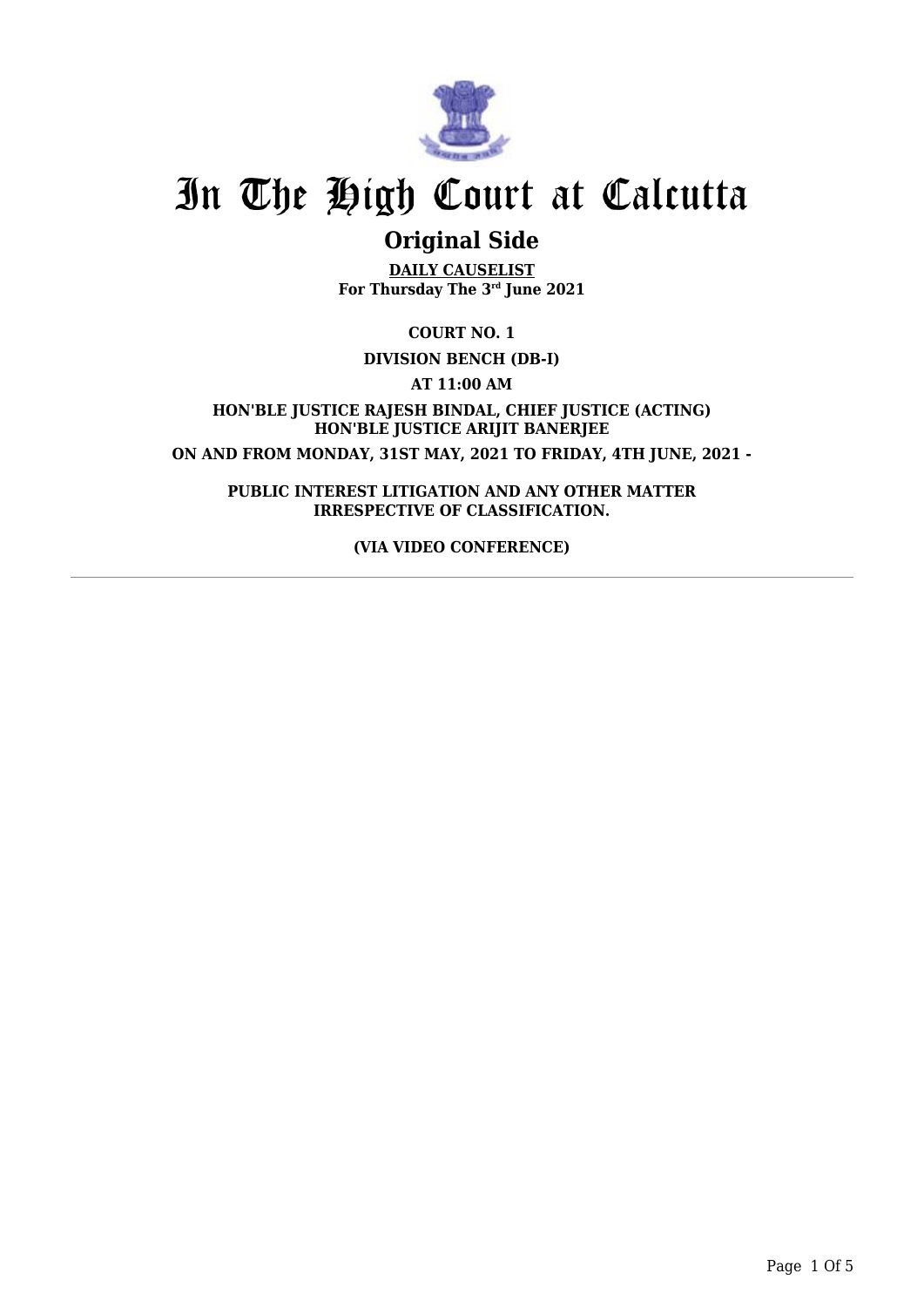

## **Original Side**

**DAILY CAUSELIST For Thursday The 3rd June 2021**

**COURT NO. 3**

#### **DIVISION BENCH (DB-II)**

**AT 2:55 PM**

**HON'BLE JUSTICE I. P. MUKERJI HON'BLE JUSTICE MD. NIZAMUDDIN**

**ON THURSDAY, 3RD JUNE, 2021 AT 2:55 PM - WILL PRONOUNCE ONE JUDGEMENT.**

**NOTE : ORIGINAL SIDE MATTER WILL BE TAKEN UP AFTER APPELLATE SIDE MATTER.**

#### **FOR JUDGMENT**

1 APO/29/2021 WITH AP/255/2020 QUIPPO INFRASTRUCTURE LTD VS A2Z IFRASERVICES LTD AND ANR MULLICK AND CO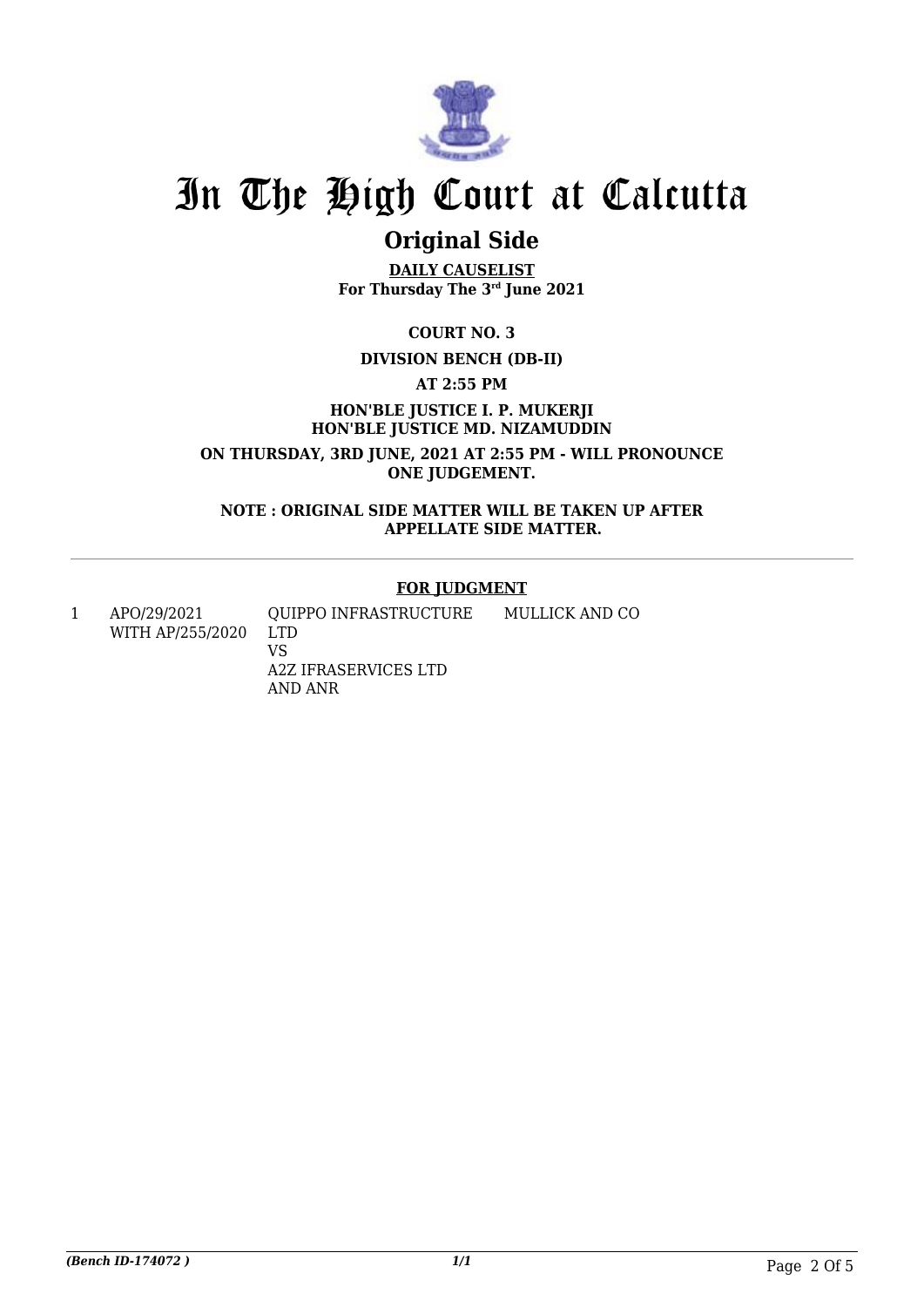

## **Original Side**

**DAILY CAUSELIST For Thursday The 3rd June 2021**

**COURT NO. 11**

**DIVISION BENCH ()**

**AT 11:00 AM**

**HON'BLE JUSTICE SUBRATA TALUKDAR HON'BLE JUSTICE KAUSIK CHANDA ON AND FROM MONDAY, 31ST MAY, 2021 TO FRIDAY, 4TH JUNE, 2021 -**

**HABEAS CORPUS AND URGENT CIVIL MATTERS.**

**(VIA VIDEO CONFERENCE)**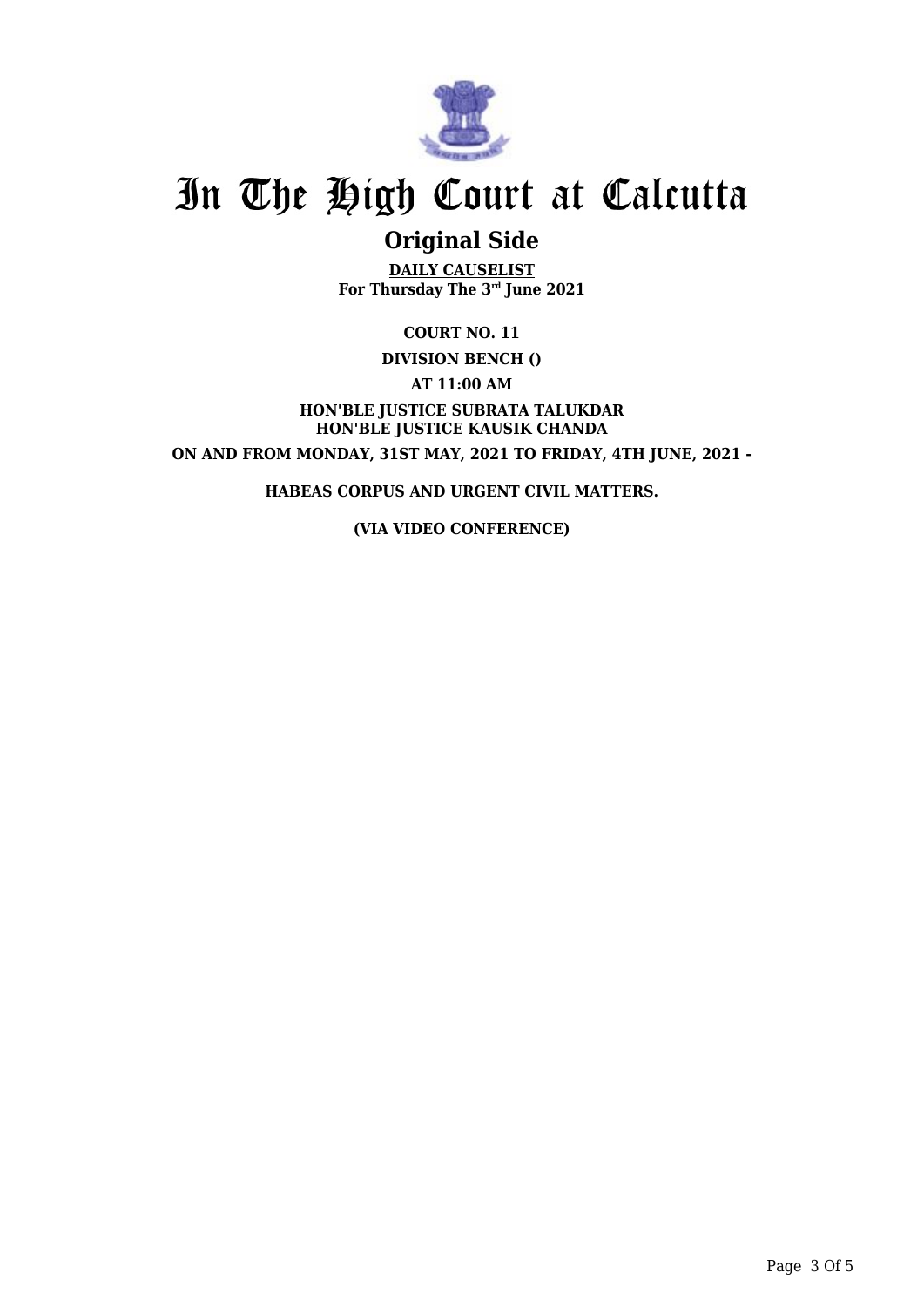

## **Original Side**

**DAILY CAUSELIST For Thursday The 3rd June 2021**

## **COURT NO. 10**

### **SINGLE BENCH () AT 11:00 AM HON'BLE JUSTICE RAVI KRISHAN KAPUR**

**ON AND FROM MONDAY, 31ST MAY, 2021 TO FRIDAY, 4TH JUNE, 2021 -**

### **ALL URGENT CIVIL MATTERS**

### **(VIA VIDEO CONFERENCE)**

#### **NEW MOTIONS**

| IA NO. GA/4/2021 | HEMANT BANGUR & ORS.    | AJAY GAGGAR |
|------------------|-------------------------|-------------|
|                  | V۹                      | AJAY GAGGAR |
|                  | B. MAJUMDAR SAMAJPATI & |             |
| In CS/277/2015   | SONS HOTEL (PVT.) LTD.  |             |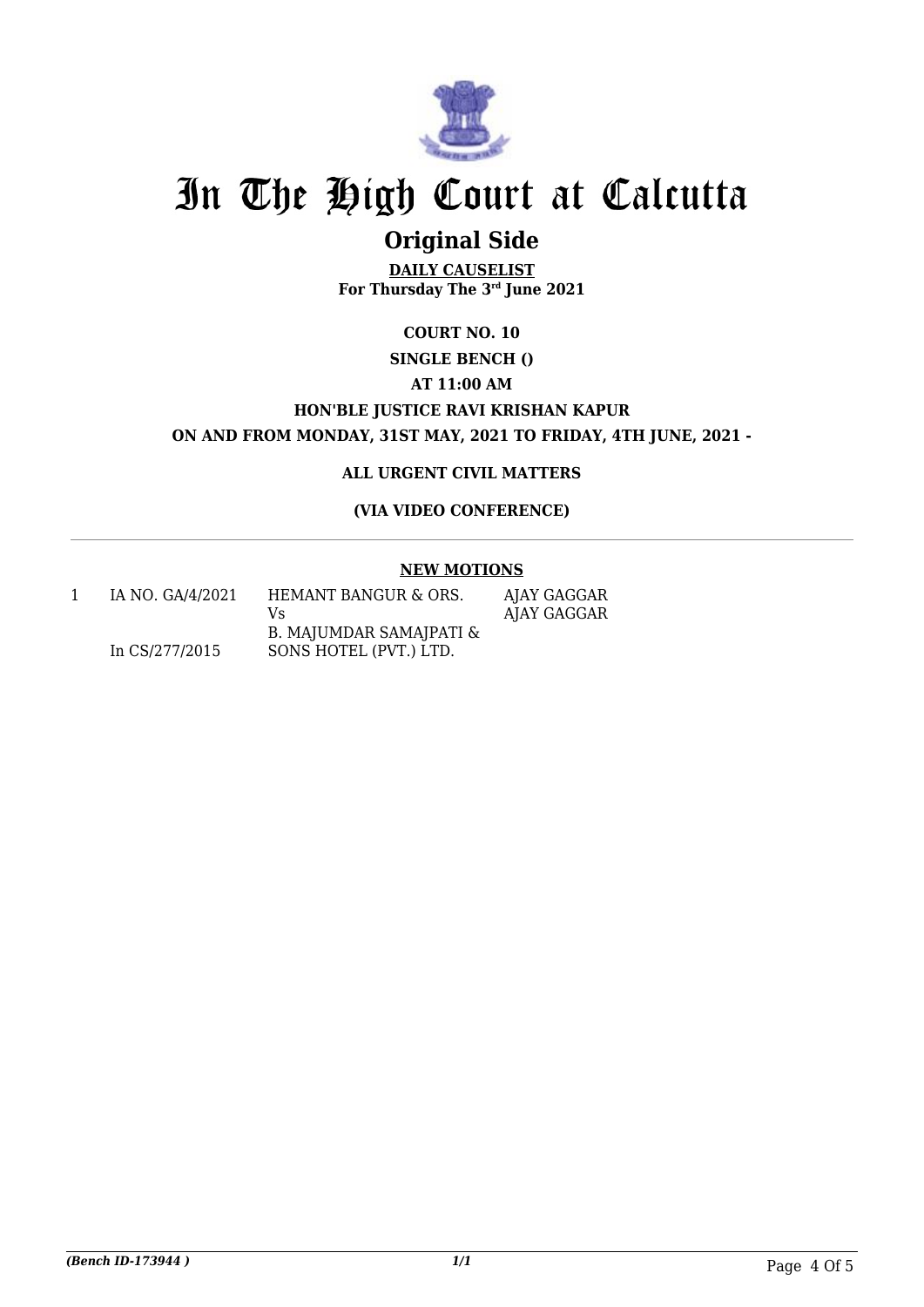

## **Original Side**

**DAILY CAUSELIST For Thursday The 3rd June 2021**

### **COURT NO. 2 SINGLE BENCH () AT 11:00 AM HON'BLE JUSTICE MD. NIZAMUDDIN ON AND FROM MONDAY, 31ST MAY, 2021 TO FRIDAY, 4TH JUNE, 2021 -**

### **ALL URGENT CIVIL MATTERS**

**(VIA VIDEO CONFERENCE)**